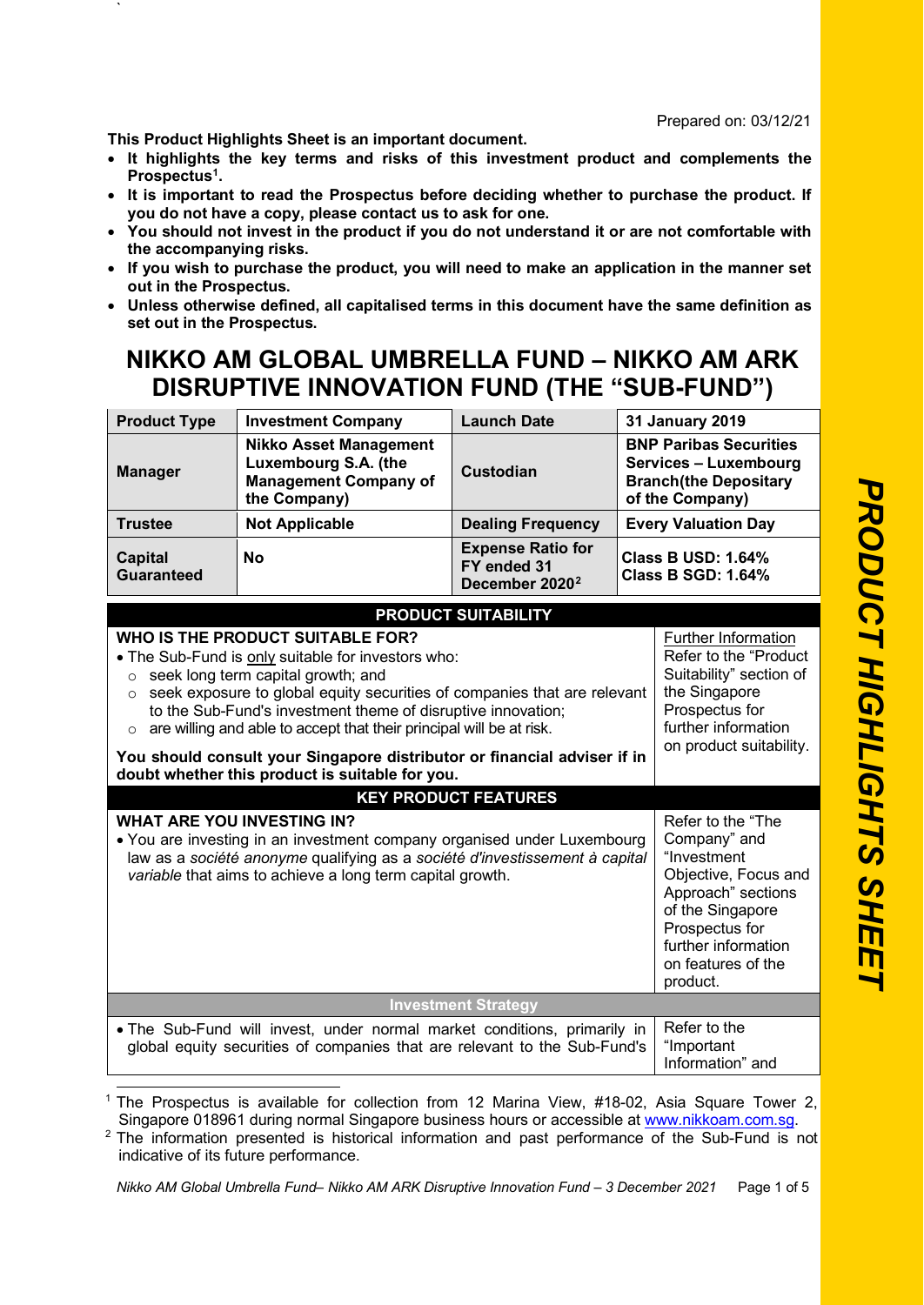| investment theme of "disruptive innovation".<br>. Under normal circumstances, substantially all of the Sub-Fund's assets will<br>be invested in equity securities. The Sub-Fund may use ADRs, EDRs and<br>GDRs when purchasing foreign securities.<br>• The Sub-Fund may invest a proportion of its assets in depositary receipts,<br>(including sponsored ADRs, sponsored EDRs and sponsored GDRs),<br>rights, warrants, preferred securities and convertible securities.<br>• Under normal circumstances, the Sub-Fund aims to achieve a target<br>average gross return of 10% to 15% per annum over a rolling five year<br>period but such target gross return may be subject to review and change.<br>• The Sub-Fund may take a temporary defensive position (investments in<br>cash or cash equivalents) in response to adverse market, economic,<br>political or other conditions.<br>• Subject to the relevant provisions of the Luxembourg Prospectus, the Sub-<br>Fund may use financial derivative instruments for the purposes of<br>investment, hedging and efficient portfolio management. The Sub-Fund is<br>also authorised to invest in financial derivatives for the purpose of efficient<br>management of its investments and may, as a consequence thereof, invest<br>to a limited extent for speculative purposes. | "Investment<br>Objective, Focus and<br>Approach" sections<br>of the Singapore<br>Prospectus for<br>further information<br>on the investment<br>strategy.                                                                                                    |  |  |  |
|----------------------------------------------------------------------------------------------------------------------------------------------------------------------------------------------------------------------------------------------------------------------------------------------------------------------------------------------------------------------------------------------------------------------------------------------------------------------------------------------------------------------------------------------------------------------------------------------------------------------------------------------------------------------------------------------------------------------------------------------------------------------------------------------------------------------------------------------------------------------------------------------------------------------------------------------------------------------------------------------------------------------------------------------------------------------------------------------------------------------------------------------------------------------------------------------------------------------------------------------------------------------------------------------------------------------------------------|-------------------------------------------------------------------------------------------------------------------------------------------------------------------------------------------------------------------------------------------------------------|--|--|--|
| <b>Parties Involved</b>                                                                                                                                                                                                                                                                                                                                                                                                                                                                                                                                                                                                                                                                                                                                                                                                                                                                                                                                                                                                                                                                                                                                                                                                                                                                                                                |                                                                                                                                                                                                                                                             |  |  |  |
| <b>WHO ARE YOU INVESTING WITH?</b><br>• The Sub-Fund is a sub-fund of Nikko AM Global Umbrella Fund (the<br>"Company").<br>• The Management Company is Nikko Asset Management Luxembourg S.A<br>• The Investment Manager is Nikko Asset Management Americas, Inc<br>• The Depositary is BNP Paribas Securities Services - Luxembourg Branch.                                                                                                                                                                                                                                                                                                                                                                                                                                                                                                                                                                                                                                                                                                                                                                                                                                                                                                                                                                                           | Refer to the "The<br>Company",<br>"Management" and<br>"Other Parties"<br>sections of the<br>Singapore<br>Prospectus for<br>further information<br>on the role and<br>responsibilities of<br>these entities and<br>what happens if they<br>become insolvent. |  |  |  |
| <b>KEY RISKS</b>                                                                                                                                                                                                                                                                                                                                                                                                                                                                                                                                                                                                                                                                                                                                                                                                                                                                                                                                                                                                                                                                                                                                                                                                                                                                                                                       |                                                                                                                                                                                                                                                             |  |  |  |
| WHAT ARE THE KEY RISKS OF THIS INVESTMENT?<br>The value of the product and its dividends or coupons (if any) may rise or fall.<br>These risk factors may cause you to lose some or all of your investment and<br>your principal may be at risk.                                                                                                                                                                                                                                                                                                                                                                                                                                                                                                                                                                                                                                                                                                                                                                                                                                                                                                                                                                                                                                                                                        | Refer to the "Risk<br>Factors" and<br>"Suspension Of<br>Dealings" sections of<br>the Singapore<br>Prospectus for<br>further information<br>on risks of the<br>product.                                                                                      |  |  |  |
| <b>Market and Credit Risks</b>                                                                                                                                                                                                                                                                                                                                                                                                                                                                                                                                                                                                                                                                                                                                                                                                                                                                                                                                                                                                                                                                                                                                                                                                                                                                                                         |                                                                                                                                                                                                                                                             |  |  |  |
| • Price risk – The Shares, as well as the securities acquired by the Sub-<br>Fund, are subject - as are any securities - to price risk. The risk of a<br>decrease in the value of Shares, as well as the potential for an increase in<br>their value, is usually greater in the case of an equity fund than in the case<br>of a bond fund.<br>• Equity risk – Companies issue common shares and other kinds of equity-<br>related securities to help pay for their operations and financial necessity.<br>Equity securities can go down in price for many reasons.<br>• Exchange rate risks - the Shareholders are subject to this risk due to the<br>different currencies which may be involved, that is the currency with which<br>Shareholders have purchased Shares, the reference currency of the Sub-<br>Fund or Class concerned and the currency of the securities in which the                                                                                                                                                                                                                                                                                                                                                                                                                                                 |                                                                                                                                                                                                                                                             |  |  |  |

*Nikko AM Global Umbrella Fund– Nikko AM ARK Disruptive Innovation Fund – 3 December 2021* Page 2 of 5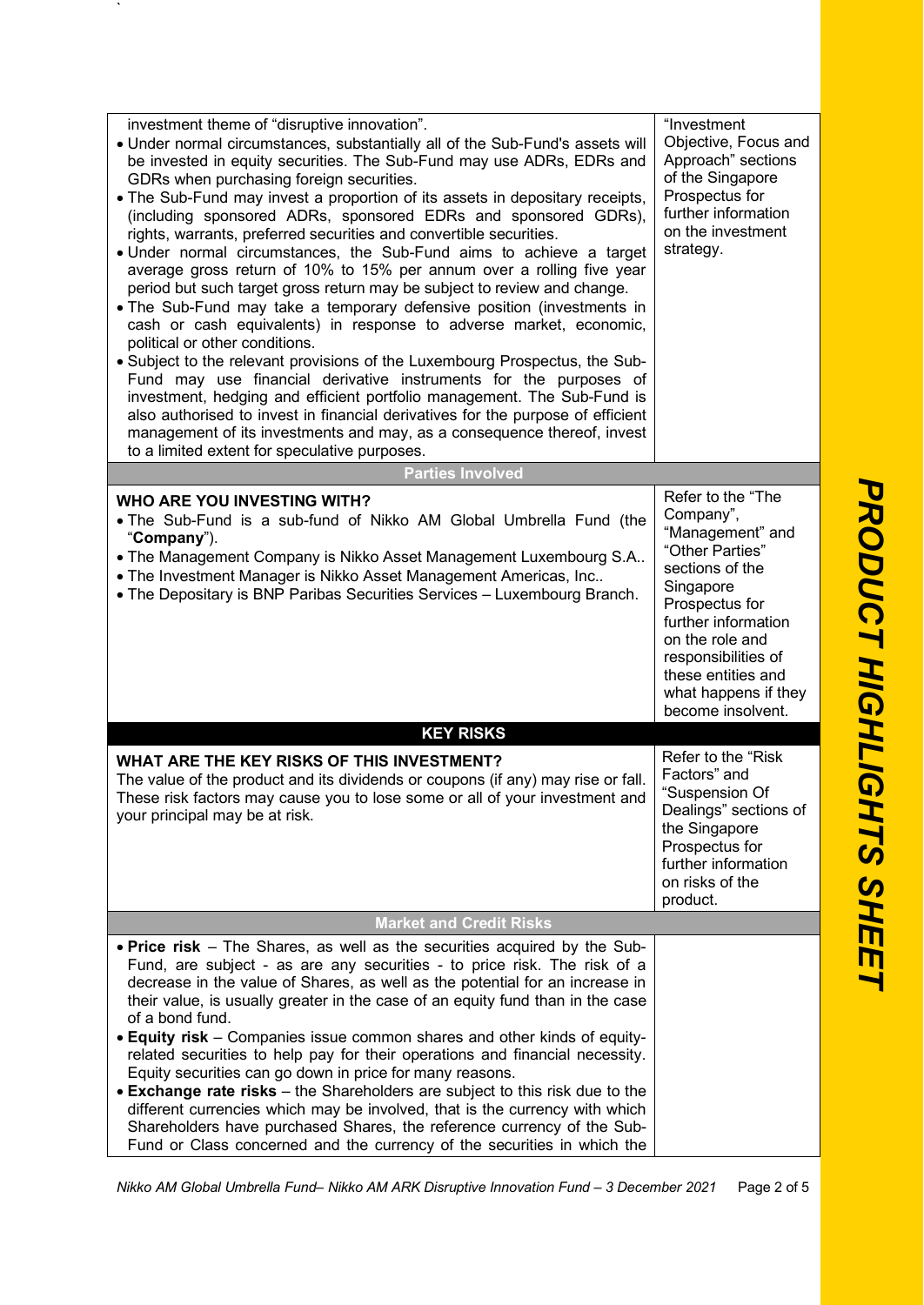| Sub-Fund invests.<br>• Counterparty risk - in entering into transactions which involve<br>counterparties, there is a risk that a counterparty will wholly or partially fail |                                                                                                                                                   |                                       |  |  |
|-----------------------------------------------------------------------------------------------------------------------------------------------------------------------------|---------------------------------------------------------------------------------------------------------------------------------------------------|---------------------------------------|--|--|
|                                                                                                                                                                             | to honour its contractual obligations. In the event of a default, bankruptcy or                                                                   |                                       |  |  |
|                                                                                                                                                                             | insolvency of a counterparty, the Sub-Fund could experience delays in                                                                             |                                       |  |  |
|                                                                                                                                                                             | liquidating the position and significant losses. The Sub-Fund may only be                                                                         |                                       |  |  |
|                                                                                                                                                                             | able to achieve limited or possibly no recovery in such circumstances.                                                                            |                                       |  |  |
|                                                                                                                                                                             | <b>Liquidity Risks</b>                                                                                                                            |                                       |  |  |
|                                                                                                                                                                             | . The Sub-Fund is not listed and you can redeem only on Valuation                                                                                 |                                       |  |  |
| Days.                                                                                                                                                                       |                                                                                                                                                   |                                       |  |  |
|                                                                                                                                                                             | o There is no secondary market for the Sub-Fund. All redemption                                                                                   |                                       |  |  |
|                                                                                                                                                                             | requests should be made to the Administrative Agent through the                                                                                   |                                       |  |  |
|                                                                                                                                                                             | Singapore distributor through whom the Shares were purchased.                                                                                     |                                       |  |  |
|                                                                                                                                                                             | o If redemption requests are received in respect of any single Valuation<br>Day for redemptions beyond a certain limit, the Company may delay the |                                       |  |  |
|                                                                                                                                                                             | calculation of the redemption price and payment may be made, with the                                                                             |                                       |  |  |
|                                                                                                                                                                             | approval of the Shareholders concerned, in specie.                                                                                                |                                       |  |  |
|                                                                                                                                                                             | . In addition, you may not redeem your Shares during any period where                                                                             |                                       |  |  |
| redemption is suspended.                                                                                                                                                    |                                                                                                                                                   |                                       |  |  |
|                                                                                                                                                                             | <b>Product-Specific Risks</b>                                                                                                                     |                                       |  |  |
|                                                                                                                                                                             | • Disruptive Innovation Risk - companies that the Investment Manager                                                                              |                                       |  |  |
|                                                                                                                                                                             | believes are capitalising on disruptive innovation and developing                                                                                 |                                       |  |  |
|                                                                                                                                                                             | technologies to displace older technologies or create new markets may not                                                                         |                                       |  |  |
|                                                                                                                                                                             | in fact do so. These companies may also be exposed to risks applicable to                                                                         |                                       |  |  |
|                                                                                                                                                                             | sectors other than the disruptive innovation theme for which they are                                                                             |                                       |  |  |
| chosen, and the securities issued by these companies may underperform<br>the securities of other companies that are primarily focused on a particular                       |                                                                                                                                                   |                                       |  |  |
| theme. The Sub-Fund may invest in a company that does not currently                                                                                                         |                                                                                                                                                   |                                       |  |  |
| derive any revenue from disruptive innovations or technologies. The                                                                                                         |                                                                                                                                                   |                                       |  |  |
| success of a disruptive innovation or technology may not affect the value of                                                                                                |                                                                                                                                                   |                                       |  |  |
| the equity securities issued by the company.                                                                                                                                |                                                                                                                                                   |                                       |  |  |
|                                                                                                                                                                             | <b>FEES AND CHARGES</b>                                                                                                                           |                                       |  |  |
|                                                                                                                                                                             | WHAT ARE THE FEES AND CHARGES OF THIS INVESTMENT?                                                                                                 | Refer to the "Fees                    |  |  |
| Payable directly by you (for each transaction):                                                                                                                             |                                                                                                                                                   | and Charges"                          |  |  |
| Sales charge                                                                                                                                                                | Up to 5.0% of the net asset value per Share                                                                                                       | section of the                        |  |  |
| Redemption charge                                                                                                                                                           | N.A.                                                                                                                                              | Singapore                             |  |  |
| Switching charge                                                                                                                                                            | Not exceeding 2% of the issue price of the                                                                                                        | Prospectus for<br>further information |  |  |
|                                                                                                                                                                             | Shares of the new Class                                                                                                                           | on fees and charges.                  |  |  |
|                                                                                                                                                                             | The Singapore distributors of the Management Company may charge                                                                                   |                                       |  |  |
|                                                                                                                                                                             | additional fees not listed in the Prospectus. You should therefore check with                                                                     |                                       |  |  |
| the Singapore distributors before subscribing for Shares.                                                                                                                   |                                                                                                                                                   |                                       |  |  |
| Payable by the Sub-Fund from invested proceeds:                                                                                                                             |                                                                                                                                                   |                                       |  |  |
| Management fees (per                                                                                                                                                        | Current: 1.50% (payable at the end of each                                                                                                        |                                       |  |  |
| annum)<br>month)                                                                                                                                                            |                                                                                                                                                   |                                       |  |  |
| (a) 40% to 100% of management fees<br>(a) Retained by                                                                                                                       |                                                                                                                                                   |                                       |  |  |
| (b) 0% to $60\%$ <sup>3</sup> of management fees<br>Management Company<br>Maximum: 2.5% of the average daily net asset                                                      |                                                                                                                                                   |                                       |  |  |
| (b) Paid by Management<br>Company to financial                                                                                                                              |                                                                                                                                                   |                                       |  |  |
| value of the assets of the Sub-Fund during the<br>adviser (trailer fee)<br>month                                                                                            |                                                                                                                                                   |                                       |  |  |
| Up to 0.05%, subject to the minimum of EUR<br>Administration fees (per                                                                                                      |                                                                                                                                                   |                                       |  |  |
| annum)                                                                                                                                                                      |                                                                                                                                                   |                                       |  |  |

<span id="page-2-0"></span><sup>&</sup>lt;sup>3</sup> Your financial adviser is required to disclose to you the amount of trailer fee it receives from the Management Company.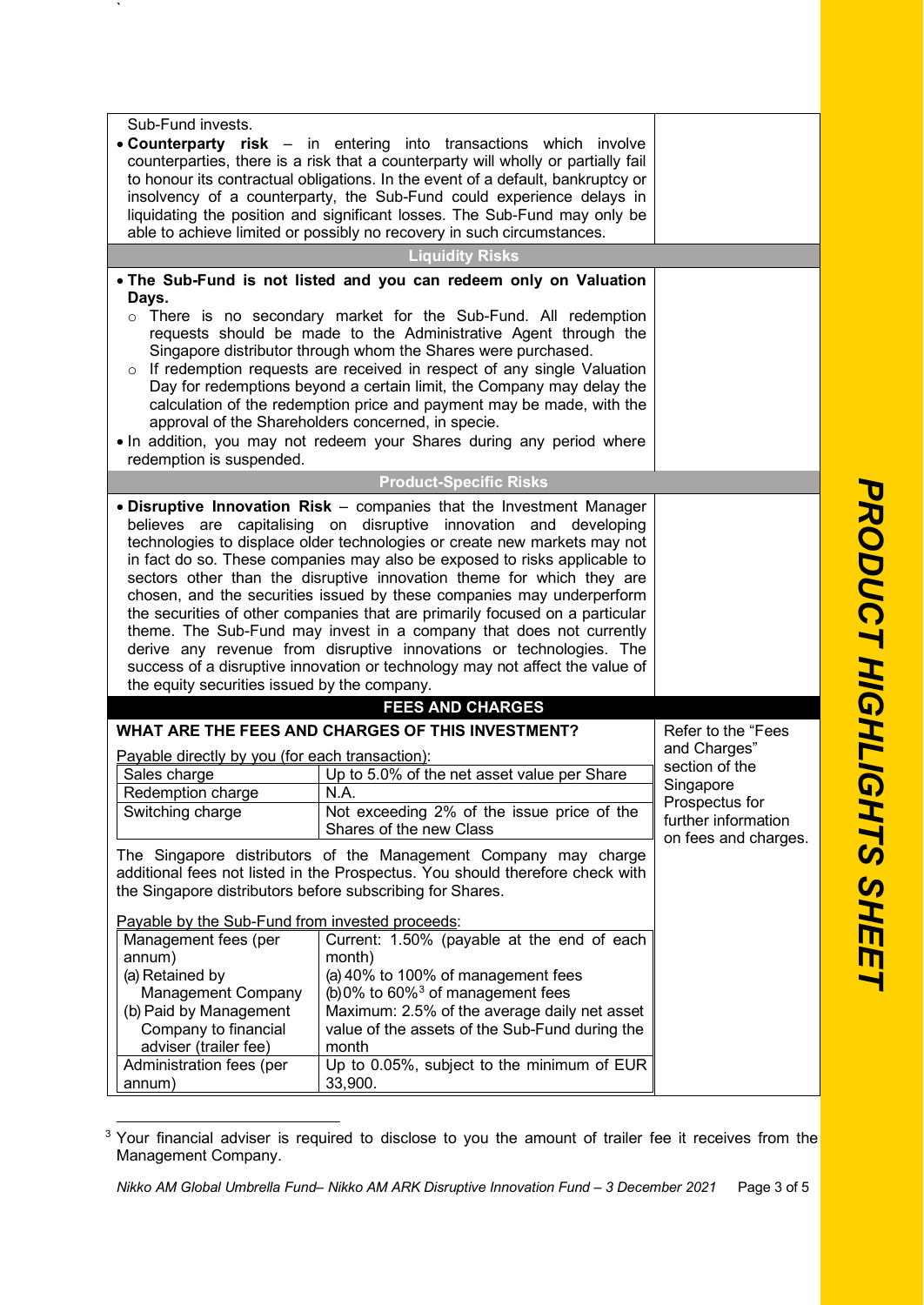| Other substantial fees and<br>Other fees and charges, including but not<br>administrator charges, transfer<br>charges<br>limited to<br>agency services fees and depositary fees,<br>may each amount to 0.1% or more of the Sub-<br>Fund's asset value.<br>You should check with the agent or distributor through whom you subscribe                                                                                                                                                                                                                                                                                                             |          |                                                                                                                                                                                                     |  |
|-------------------------------------------------------------------------------------------------------------------------------------------------------------------------------------------------------------------------------------------------------------------------------------------------------------------------------------------------------------------------------------------------------------------------------------------------------------------------------------------------------------------------------------------------------------------------------------------------------------------------------------------------|----------|-----------------------------------------------------------------------------------------------------------------------------------------------------------------------------------------------------|--|
| for shares of the Sub-Fund whether they impose other fees and charges not<br>included in the Prospectus.                                                                                                                                                                                                                                                                                                                                                                                                                                                                                                                                        |          |                                                                                                                                                                                                     |  |
| <b>VALUATIONS AND EXITING FROM THIS INVESTMENT</b>                                                                                                                                                                                                                                                                                                                                                                                                                                                                                                                                                                                              |          |                                                                                                                                                                                                     |  |
| <b>HOW OFTEN ARE VALUATIONS AVAILABLE?</b><br>The issue and redemption prices of Class B SGD and Class B USD in<br>respect of each Valuation Day are normally published in Singapore on<br>www.nikkoam.com.sg.<br>HOW CAN YOU EXIT FROM THIS INVESTMENT AND WHAT ARE THE<br><b>RISKS AND COSTS IN DOING SO?</b><br>• You may redeem your Shares on any Valuation Day.<br>. To redeem your Shares at the NAV per Share as of a particular Valuation<br>Day, you must submit your redemption form to the Singapore distributor                                                                                                                    |          | Refer to the<br>"Subscription for<br>Shares", "Obtaining<br>Net Asset Value /<br>Price Information in<br>Singapore" and<br>"Redemption of<br>Shares" sections of<br>the Singapore<br>Prospectus for |  |
| from whom you purchased your Shares before the Singapore dealing<br>further information<br>deadline imposed by the Singapore distributor for that Valuation Day.<br>on valuation and<br>. If your redemption form is not received before the Singapore dealing<br>exiting from the<br>deadline for a particular Valuation Day, your redemption request will<br>product.<br>ordinarily be processed on the next Valuation Day.<br>• An example of how the redemption proceeds are calculated is as follows:<br><b>US\$10</b><br>1.000 Shares<br>$\mathbf{x}$<br>$=$<br>US\$10,000<br>Redemption request Notional NAV per Share<br>Net redemption |          |                                                                                                                                                                                                     |  |
| • There is currently no redemption charge payable.<br>. You will receive your redemption proceeds in such manner and within such<br>period as agreed with the Singapore distributor.<br>. No cancellation period is available, and you cannot cancel your<br>subscription for Shares.                                                                                                                                                                                                                                                                                                                                                           | proceeds |                                                                                                                                                                                                     |  |
| <b>CONTACT INFORMATION</b>                                                                                                                                                                                                                                                                                                                                                                                                                                                                                                                                                                                                                      |          |                                                                                                                                                                                                     |  |
| <b>HOW DO YOU CONTACT US?</b><br>You may visit www.nikkoam.com.sg or contact (i) the Singapore<br>Representative at 1800 535 8025 during normal Singapore business hours<br>or (ii) our appointed Singapore distributors.                                                                                                                                                                                                                                                                                                                                                                                                                       |          |                                                                                                                                                                                                     |  |
|                                                                                                                                                                                                                                                                                                                                                                                                                                                                                                                                                                                                                                                 |          |                                                                                                                                                                                                     |  |